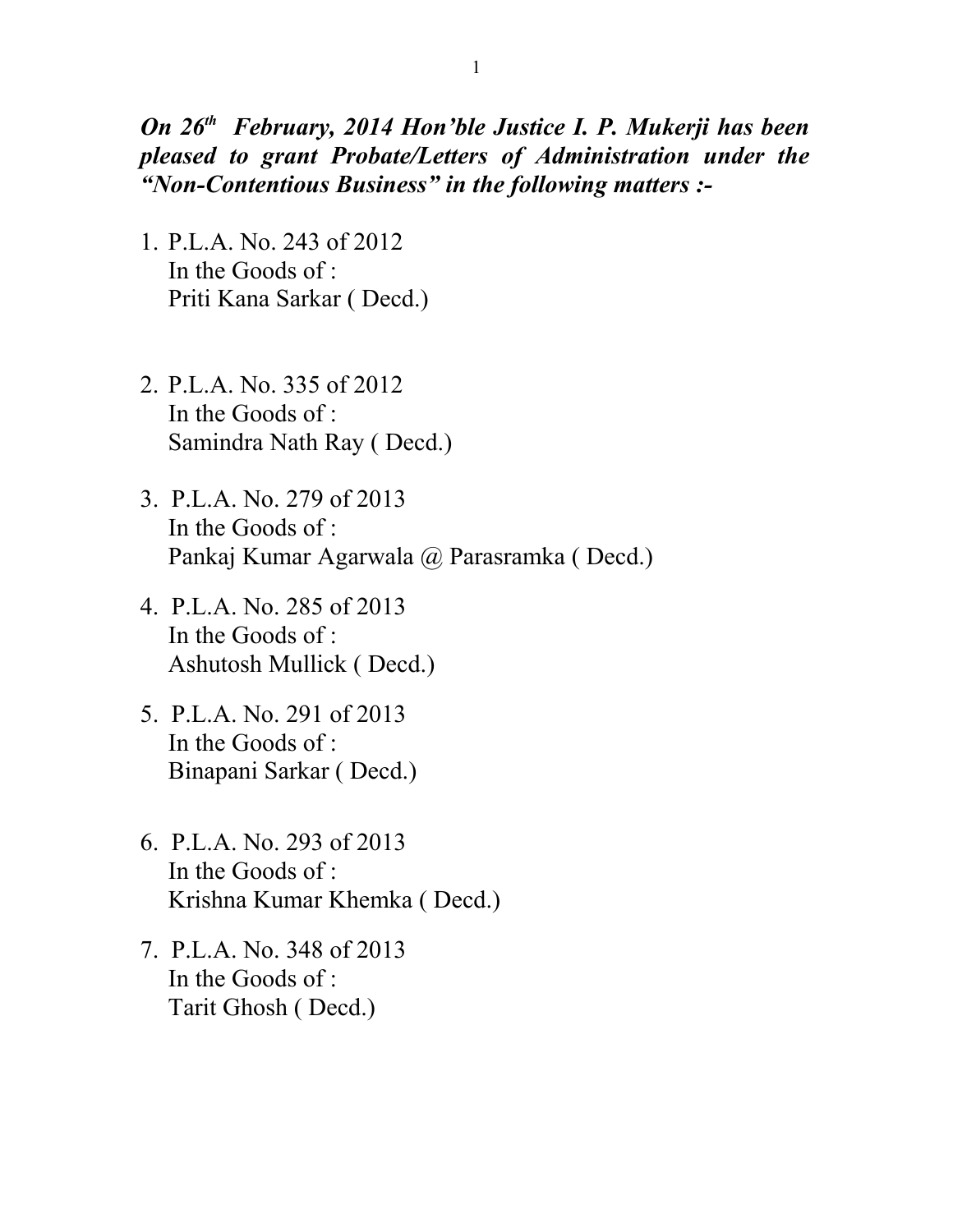- 8. P.L.A. No. 370 of 2013 In the Goods of : Smt. Lilima Debi ( Decd.)
- 9. P.L.A. No. 385 of 2013 In the Goods of : Gopal Chandra Das ( Decd.)

## *On 18th March, 2014 Hon'ble Justice I. P. Mukerji has been pleased to grant Probate/Letters of Administration under the "Non-Contentious Business" in the following matters :-*

- 1. P.L.A. No. 223 of 2012 In the Goods of : Anadi Bhusan Chowdhury ( Decd.)
- 2. P.L.A. No. 30 of 2013 In the Goods of : Sachindra Nath Dhar ( Decd.)
- 3. P.L.A. No. 76 of 2013 In the Goods of : Sukanta Sen Roy ( Decd.)
- 4. P.L.A. No. 277 of 2013 In the Goods of : Jayasree Dutta ( Decd.)
- 5. P.L.A. No. 292 of 2013 In the Goods of : Samarendra Nath Ghosh ( Decd.)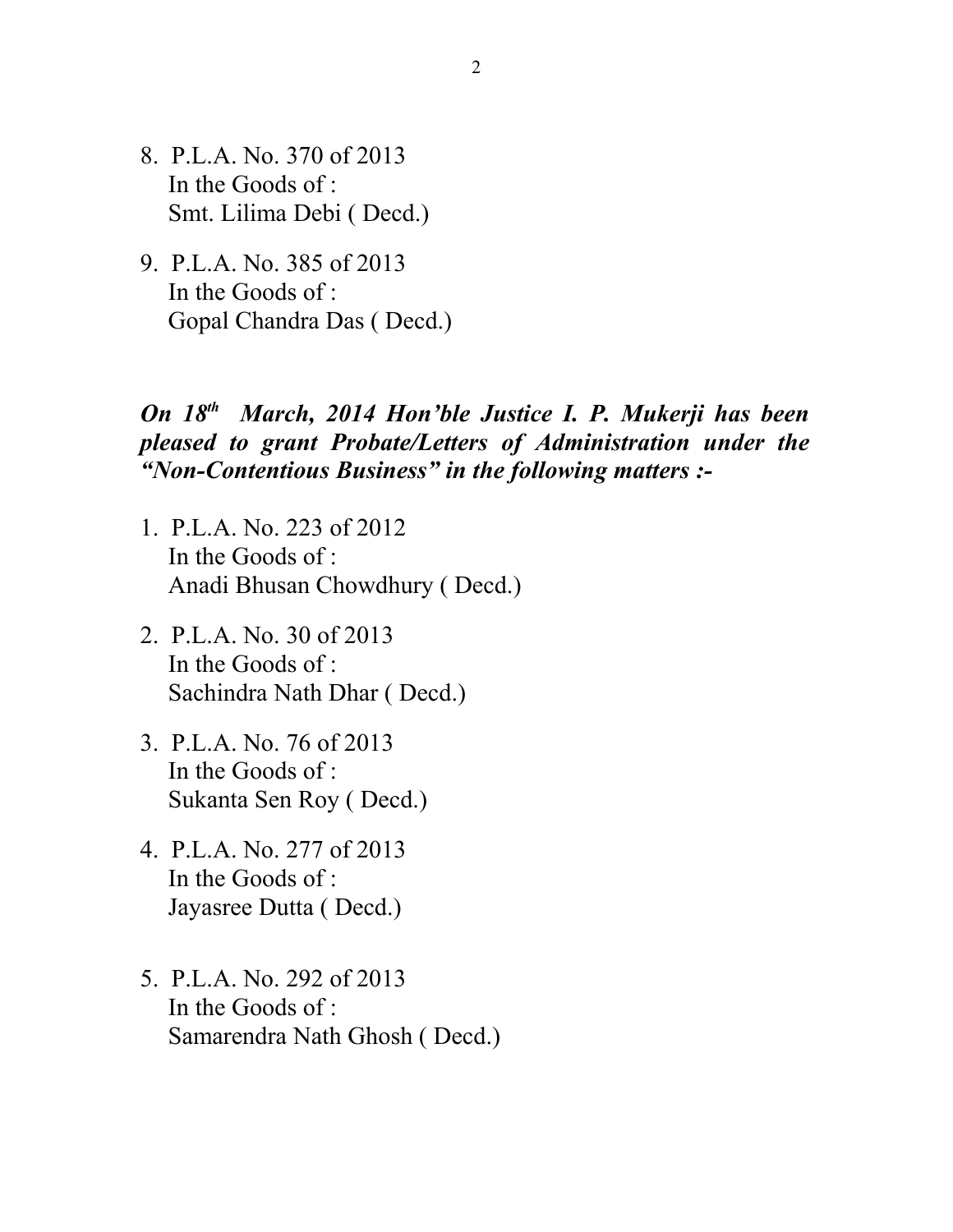- 6. P.L.A. No. 327 of 2013 In the Goods of : Gautam Dugar ( Decd.)
- 7. P.L.A. No. 336 of 2013 In the Goods of : Chitralekha Sen @ Chitralekha Chatterjee( Decd.)
- 8. P.L.A. No. 346 of 2013 In the Goods of : Rani Jagadanba Kumari Rana @ Rani Jagadamba Kumari Devi ( Decd.)
- 9. P.L.A. No. 353 of 2013 In the Goods of : Swapna Das ( Decd.)
- 10. P.L.A. No. 364 of 2013 In the Goods of : Smt. Savitri Devi S Daga @ Savitri Devi Dag ( Decd.)
- 11. P.L.A. No. 366 of 2013 In the Goods of : Anukul Kumar Mondal ( Decd.)
- 12. P.L.A. No. 368 of 2013 In the Goods of : Pyara Singh @ Piara Singh ( Decd.)
- 13. P.L.A. No. 379 of 2013 In the Goods of : Har Gopal Mohta( Decd.)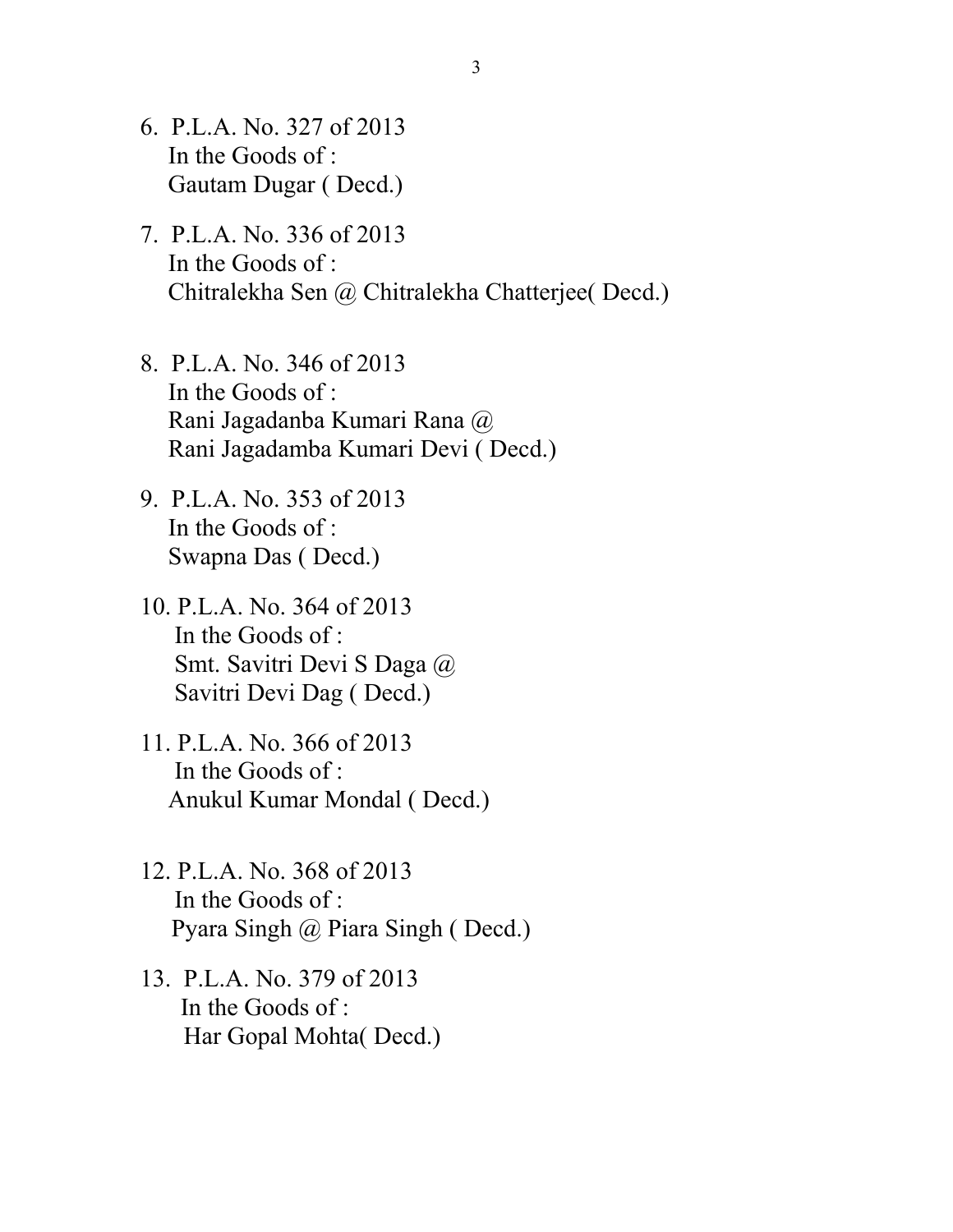14. P.L.A. No. 384 of 2013 In the Goods of : Kashinath Roy( Decd.)

## *On 27th March, 2014 Hon'ble Justice I. P. Mukerji has been pleased to grant Probate/Letters of Administration under the "Non-Contentious Business" in the following matters :-*

- 1. P.L.A. No. 249 of 2012 In the Goods of : Srimati Jogmaya Dutt( Decd.)
- 2. P.L.A. No. 87 of 2013 In the Goods of : Subrata Mukharji( Decd.)
- 3. P.L.A. No. 193 of 2013 In the Goods of : Krishnendu Goswami ( Decd.)
- 4. P.L.A. No. 299 of 2013 In the Goods of : Sikha Sen ( Decd.)
- 5. P.L.A. No. 358 of 2013 In the Goods of : Tapati Sen ( Decd.)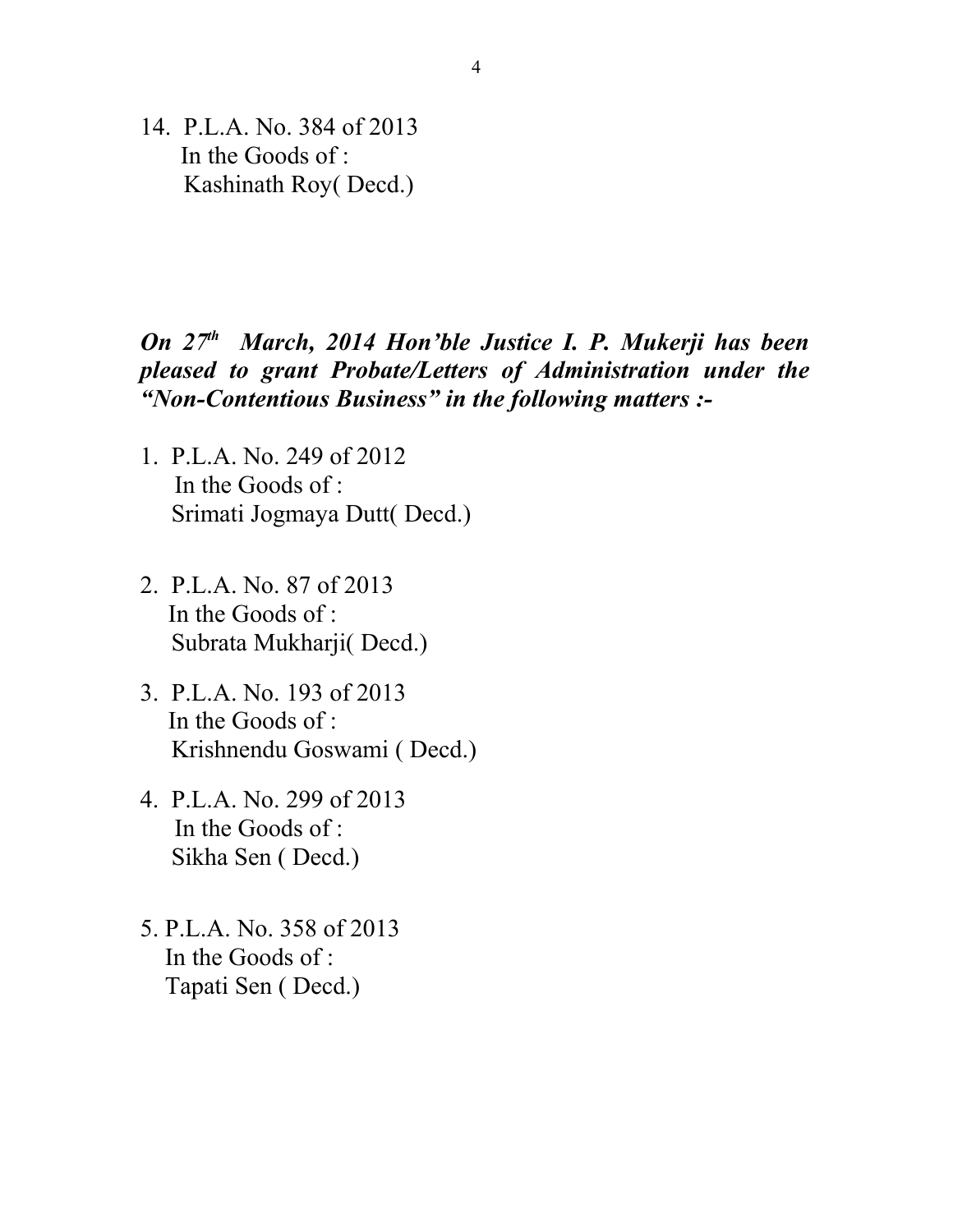- 6. P.L.A. No. 375 of 2013 In the Goods of : Nani Gopal Saha ( Decd.)
- 7. P.L.A. No. 378 of 2013 In the Goods of : Nisha Ajitsaria ( Decd.)
- 8. P.L.A. No. 380 of 2013 In the Goods of : Sisir Kumar Banerjee ( Decd.)
- 9. P.L.A. No. 386 of 2013 In the Goods of : Gita Devi Kejriwal ( Decd.)
- 10. P.L.A. No. 388 of 2013 In the Goods of : Dwarka Prasad Kejriwal @ D. P. Kejriwal ( Decd.)
- 11. P.L.A. No. 1 of 2014 In the Goods of : Uma Chowdhury @ Uma Chuodhury ( Decd.)
- 12. P.L.A. No. 7 of 2014 In the Goods of : Ganga Das Daga ( Decd.)
- 13. P.L.A. No. 8 of 2014 In the Goods of : Jamana Devi Daga ( Decd.)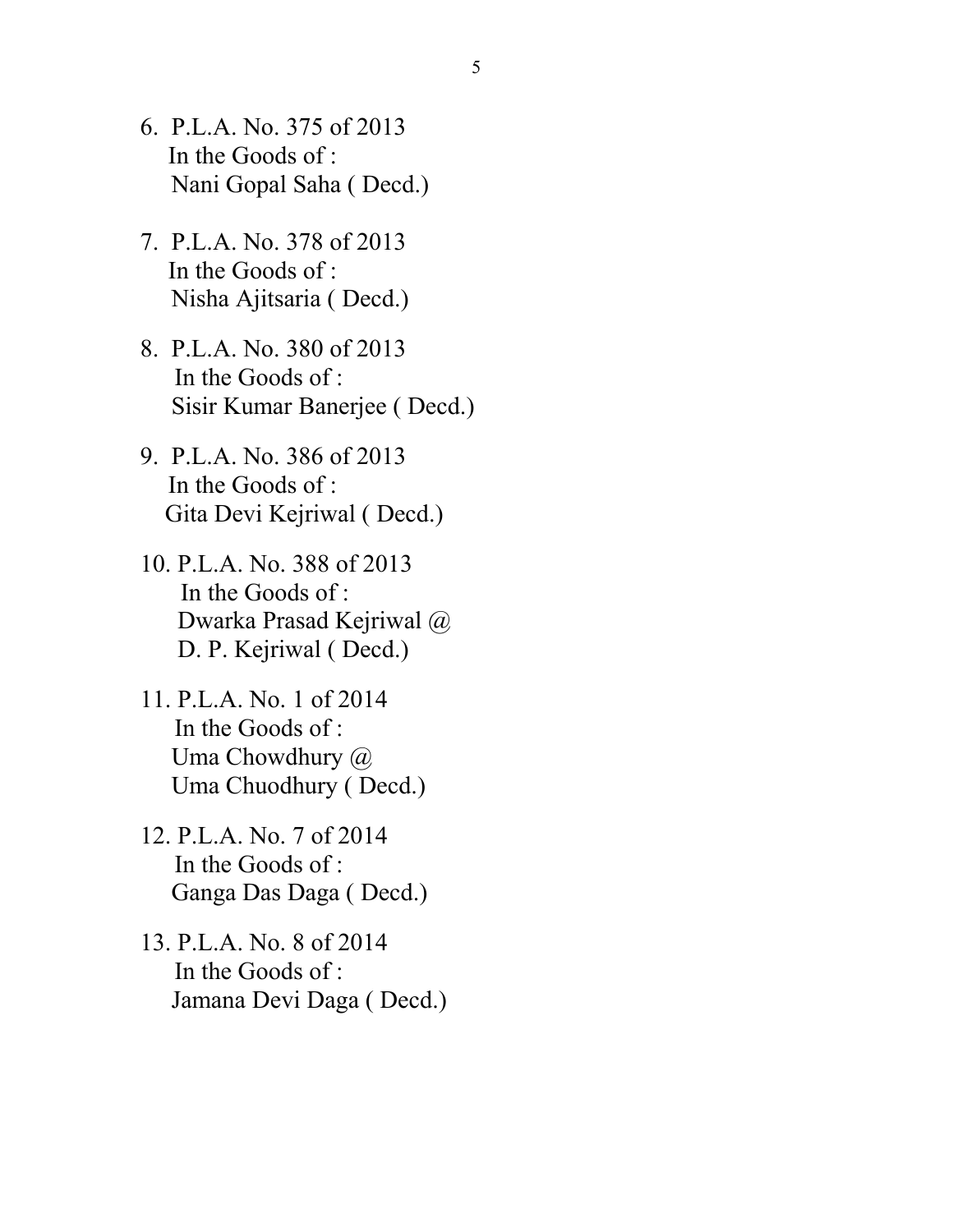14. P.L.A. No. 17 of 2014 In the Goods of : Suvra Dasgupta ( Decd.)

## *On 10th April, 2014 Hon'ble Justice I. P. Mukerji has been pleased to grant Probate/Letters of Administration under the "Non-Contentious Business" in the following matters :-*

- 1. P.L.A. No. 340 of 2012 In the Goods of : Bidyut Prakash Kundu( Decd.)
- 2. P.L.A. No. 232 of 2013 In the Goods of : Mira Sen ( Decd.)
- 3. P.L.A. No. 247 of 2013 In the Goods of : Bhola Nath Roy ( Decd.)
- 4. P.L.A. No. 260 of 2013 In the Goods of : Purnendu Roychowdhury @ Prabir Roy Choudhury ( Decd.)
- 5. P.L.A. No. 311 of 2013 In the Goods of : Nalini Guha @ Nalini Sundari Guha ( Decd.)
- 6. P.L.A. No. 322 of 2013 In the Goods of : Bimal Kumar Guha ( Decd.)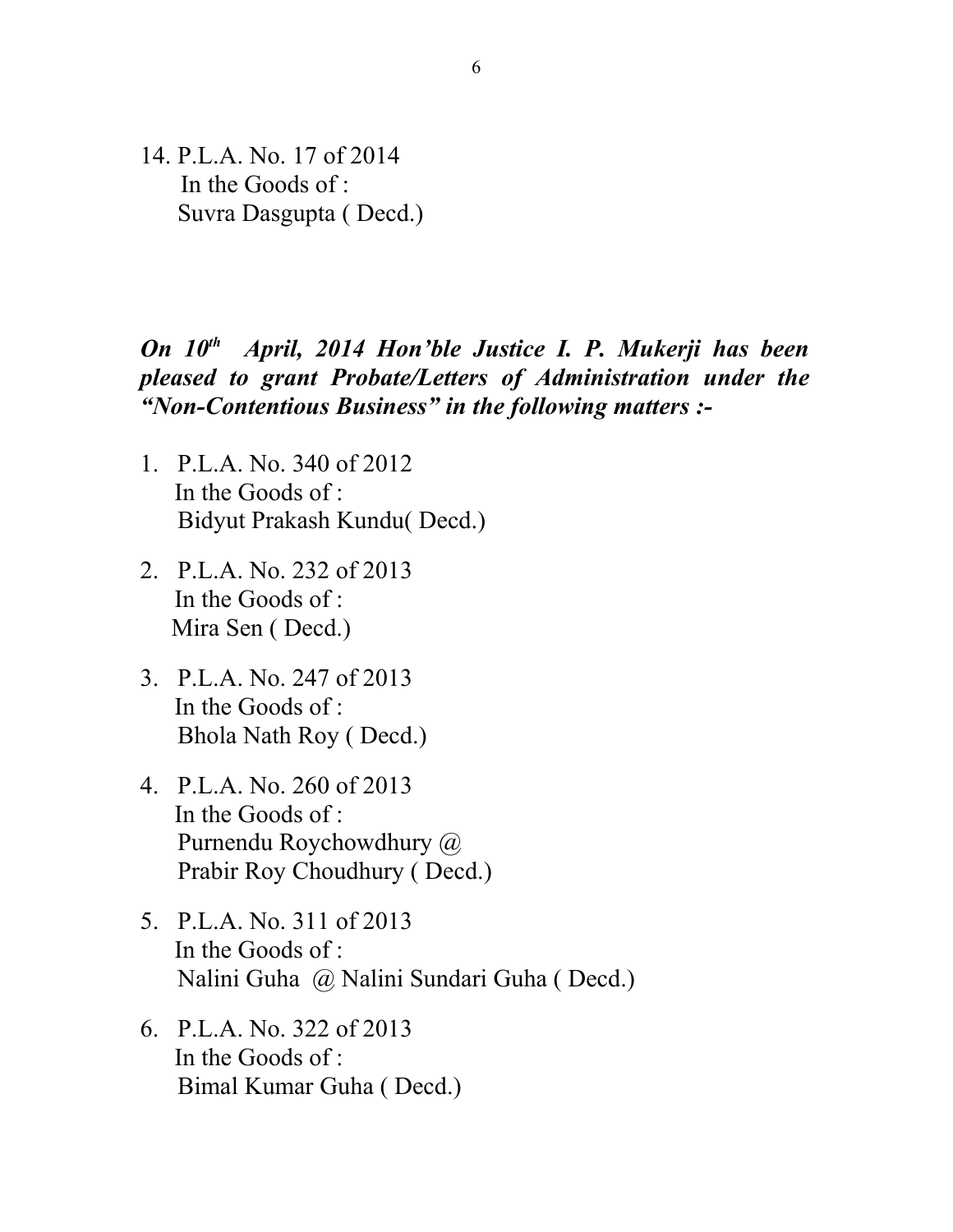- 7. P.L.A. No. 349 of 2013 In the Goods of : Shanti Singh ( Decd.)
- 8. P.L.A. No. 9 of 2014 In the Goods of : Gyan Nain Singh ( Decd.)
- 9. P.L.A. No. 10 of 2014 In the Goods of : Sambhu Nath Banerjee ( Decd.)
- 10. P.L.A. No. 19 of 2014 In the Goods of : Netai Chand Roy ( Decd.)
- 11. P.L.A. No. 20 of 2014 In the Goods of : Jitendra Mohan Auddy ( Decd.)
- 12. P.L.A. No. 21 of 2014 In the Goods of : Sajjan Kumar Aimal ( Decd.)
- 13. P.L.A. No. 31 of 2014 In the Goods of : Viswanath Singhania ( Decd.)
- 14. P.L.A. No. 36 of 2014 In the Goods of : Deepti Chowdry ( Decd.)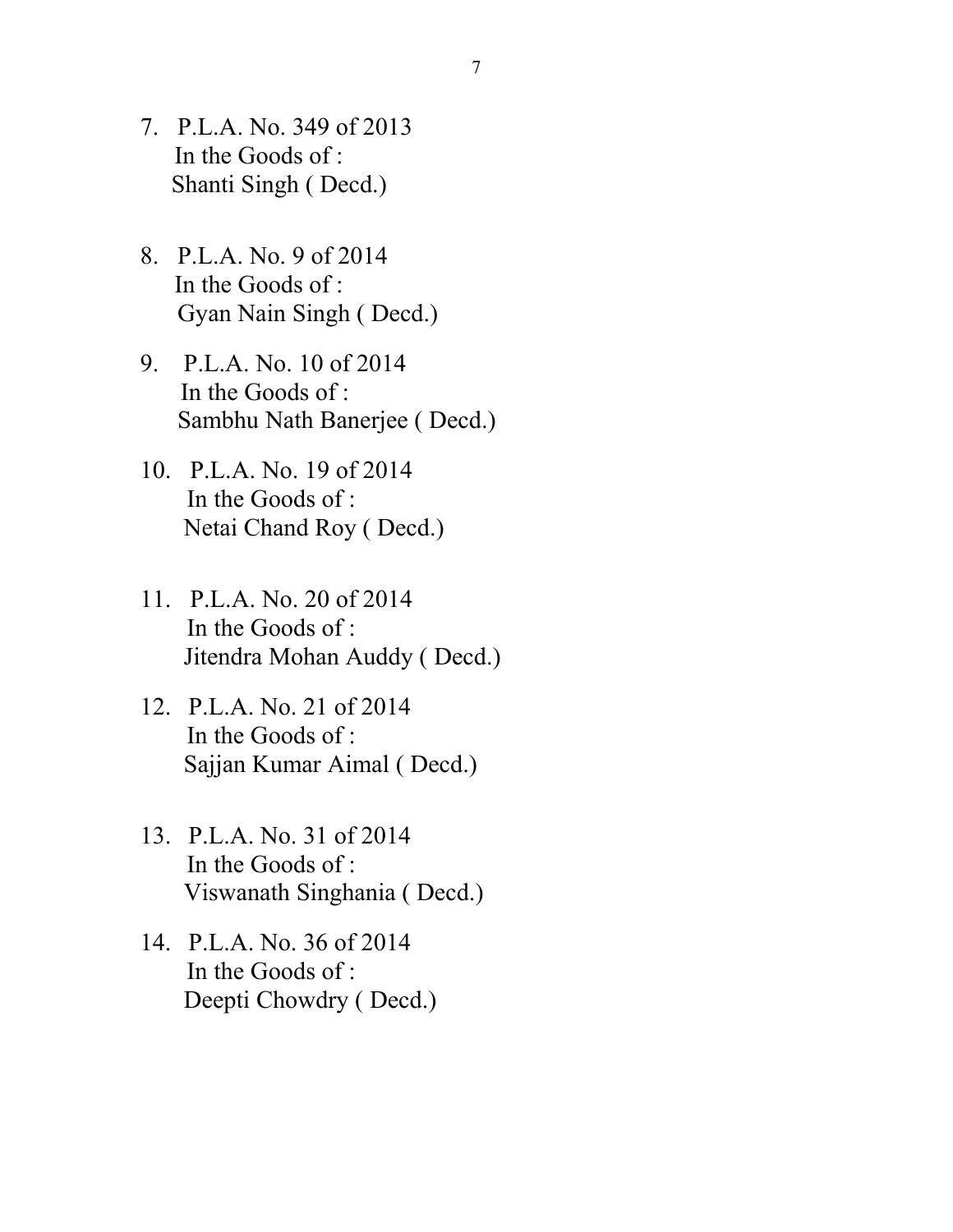- 15. P.L.A. No. 44 of 2014 In the Goods of : Rabi Sankar Ghosh ( Decd.)
- 16. P.L.A. No. 53 of 2014 In the Goods of : Ashutosh Bose ( Decd.)
- 17. P.L.A. No. 57 of 2014 In the Goods of : Banshidhar Mukherjee ( Decd.)
- 18. P.L.A. No. 217 of 2013 In the Goods of : Rabindra Nath Dass ( Decd.)
- 19. P.L.A. No. 243 of 2013 In the Goods of : Jyoti Bhusan Ghosh Dastidar ( Decd.)
- 20. P.L.A. No. 308 of 2013 In the Goods of : Sudha Agarwal ( Decd.)
- 21. P.L.A. No. 310 of 2013 In the Goods of : Manjulika Das ( Decd.)
- 22. P.L.A. No. 337 of 2013 In the Goods of : Bisweswar Dhar @ Bisheswar Dhar ( Decd.)